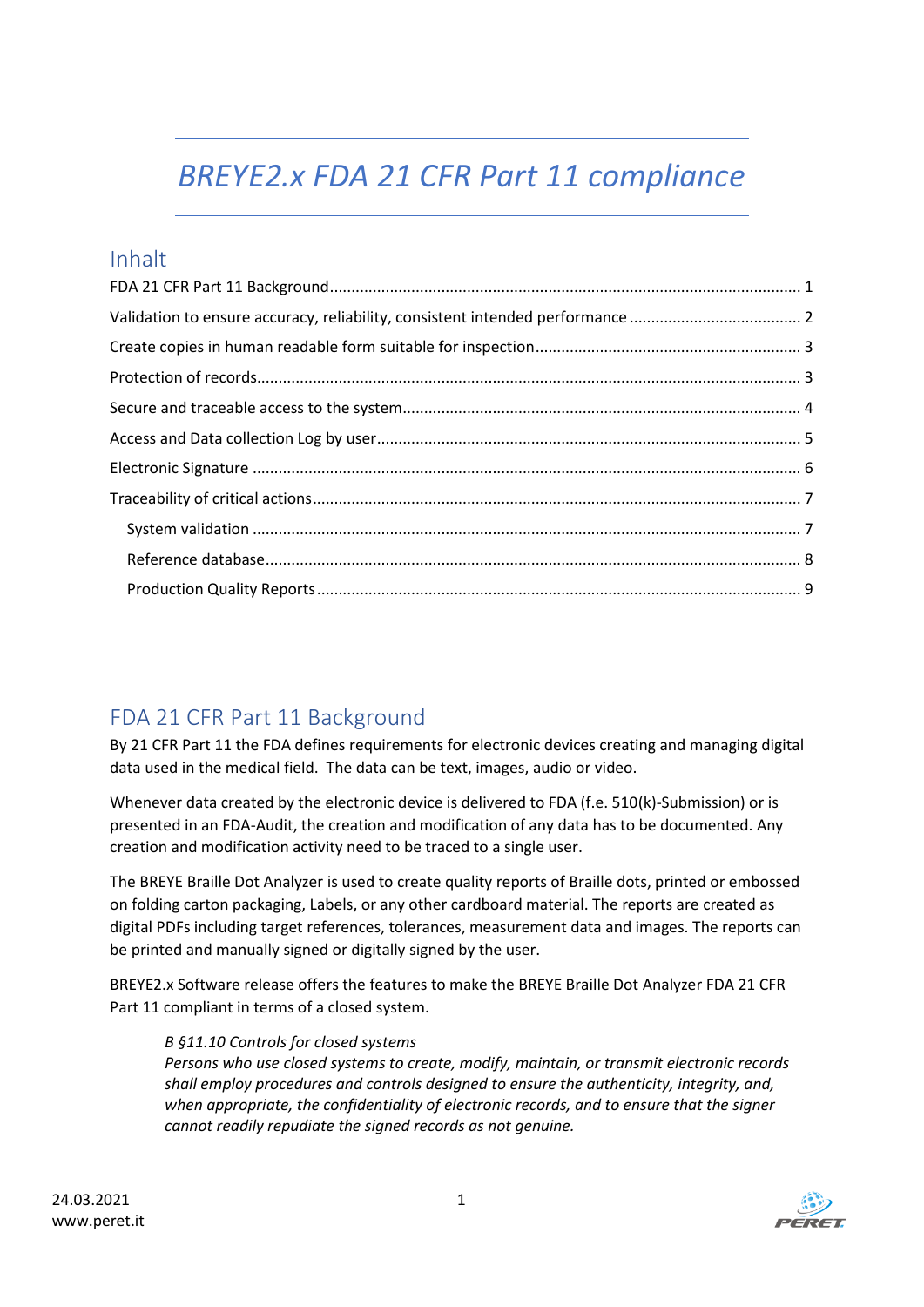The following chapters will explain, how the system can be used in compliance with FDA 21 CFR Part 11, as far as applicable.

<span id="page-1-0"></span>Validation to ensure accuracy, reliability, consistent intended performance

*B §11.10 (a) Validation of systems to ensure accuracy, reliability, consistent intended performance, and the ability to discern invalid or altered records.*

The BREYE can be validated using the BREYE TARGET reference. The BREYE TARGET reference is mechanically stable and can be used for at least 2 years.



The BREYE2.x Software features a Validation procedure that can be accessed from the main menu

|                  | → BREYE Braille Dot Checker v2.0.0.0 SN 00180                           | <b>BREYE Validation</b><br>× |  | × |
|------------------|-------------------------------------------------------------------------|------------------------------|--|---|
| File Tools<br>۰. | Device eXit Help<br>Calibrate<br>Validate BREYE<br><b>Select Device</b> | ∾                            |  |   |

Insert the target height and base diameter as printed on the BREYE TARGET.

|                     | <b>TARGET</b> |        |
|---------------------|---------------|--------|
| Height:             | 0.50          | ± 0.02 |
| Base diameter: 2.00 |               | ± 0.05 |

 $\circled{c}$ Click the Preview button to set the device parameters for validation and run a live image in the main window. Position the BREYE using the blue ellipse as reference



Click the capture button to capture an image and to calculate the dimensions of the BREYE TARGET reference.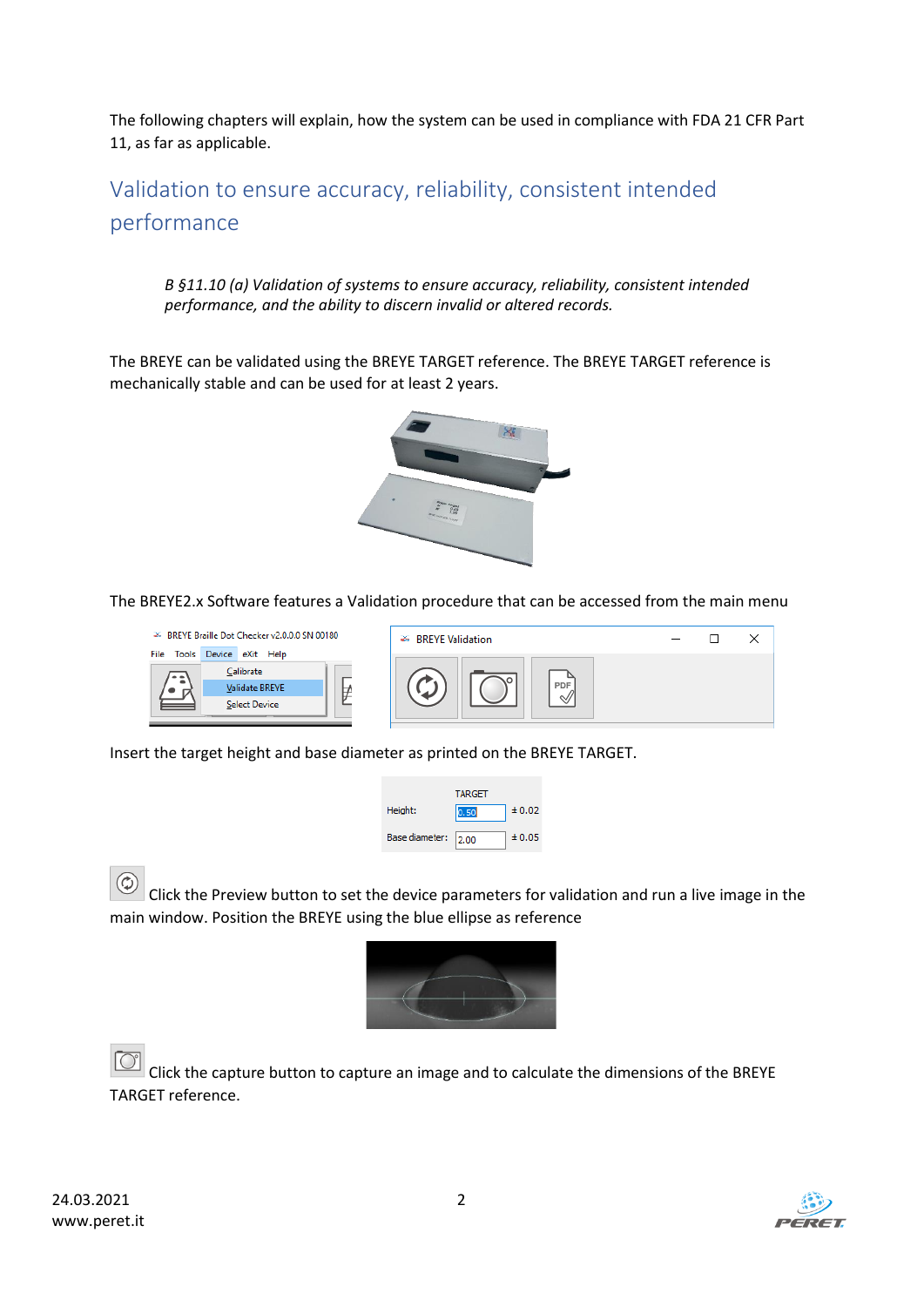The VALIDATION dimensions are calculated automatically. The VALIDATION numbers are compared with the reference target numbers and if in tolerance, there will be displayed a green flag.

If slightly out of tolerance, such as the mis-calibration is very small, the operator gets prompt to recalibrate the device. If the VALIDATION is totally out of tolerance, the calibration at the manufacturing location or service center is recommended.

 $\sqrt{\frac{PDF}{P}}$ Click the PDF Icon to create a Validation report. The validation result and date will be added to permanently to the validation database. The regularity of validation can be traced. The PDF report is automatically saved and can be printed.



# <span id="page-2-0"></span>Create copies in human readable form suitable for inspection

*B §11.10 (b) The ability to generate accurate and complete copies of records in both human readable and electronic form suitable for inspection, review, and copying by the agency.*

The BREYE system creates any report in PDF form, which does fulfill this requirement.

# <span id="page-2-1"></span>Protection of records

*B §11.10 (c) Protection of records to enable their accurate and ready retrieval throughout the records retention period.*

As many companies in this area are using their own backup IT-Systems, the protection of records can be achieved by simply creating backups of the PDF reports created and saved in sub-folders of the installation directory. In order to guarantee the completeness, any creation of a report is documented in the user log database, that's an integral part of the BREYEv2.x system.

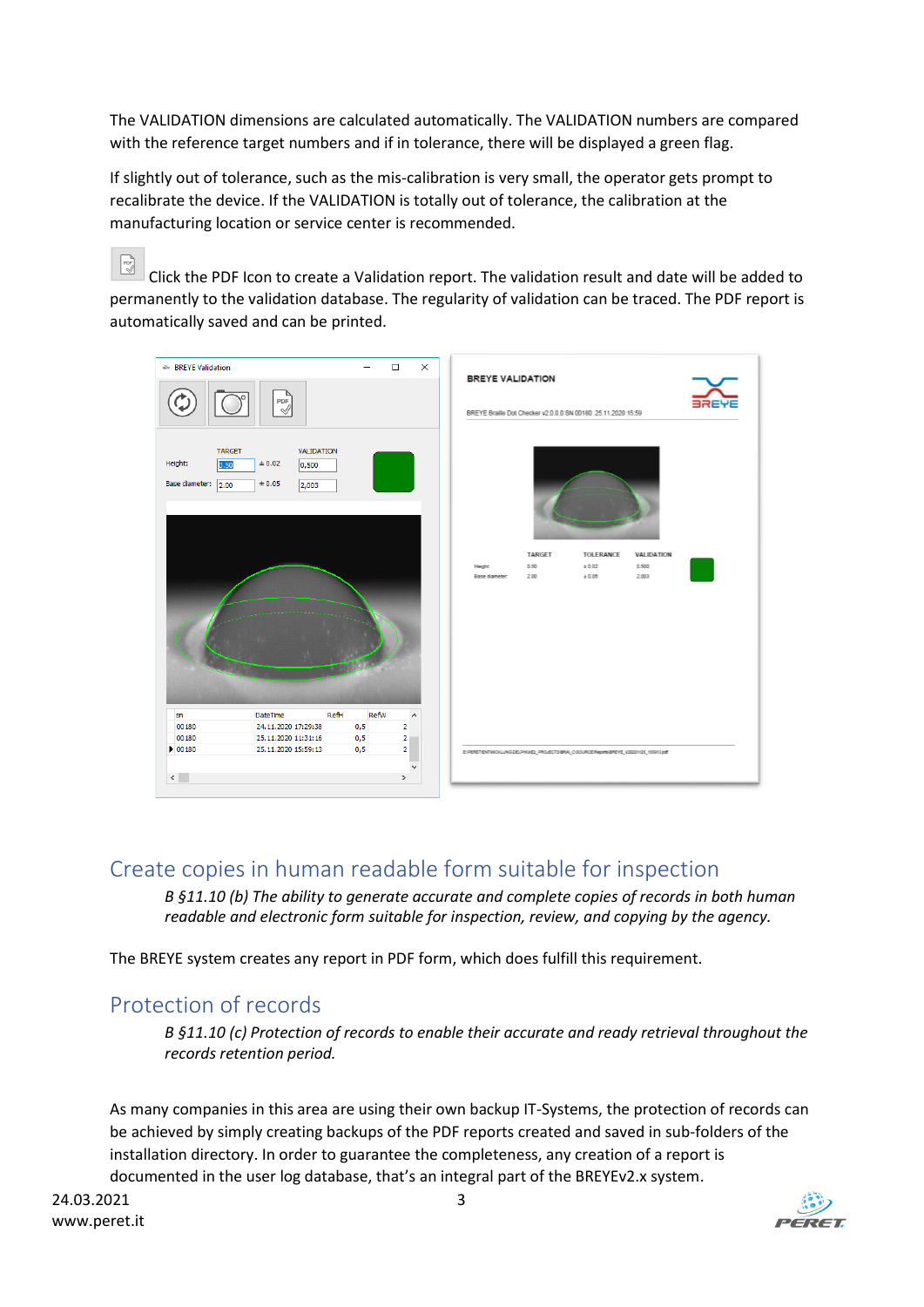# <span id="page-3-0"></span>Secure and traceable access to the system

*B §11.10 (d) Limited system access to authorized individuals.*

The FDA 21 CFR Part 11 compliance requires that only authorized, trained, approved users can access the system and create measurement data and reports.

The BREYE2.x features a User database, such as whenever the software is started, the user is prompt to login.

| <b>BREYE Login</b> |       |  |  |
|--------------------|-------|--|--|
| USER:              | Lukas |  |  |
| PASSWORD:          |       |  |  |
|                    |       |  |  |

Only registered users can login and use the device. After installation the list of registered users is empty and the login is performed automatically with superuser rights. The BREYE2.x now should be set up to work with registered users only.

Open the settings window by selecting the settings menu item from the main menu.

| 26 BREYE Braille Dot Checker v2.0.0.0 SN 00180 |                    |    |      |  |  |  |  |
|------------------------------------------------|--------------------|----|------|--|--|--|--|
| File                                           | Tools Device eXit  |    | Help |  |  |  |  |
|                                                | Load Image         |    |      |  |  |  |  |
|                                                | Save Image         |    |      |  |  |  |  |
|                                                | <b>Save Values</b> | F6 |      |  |  |  |  |
|                                                | Settings           |    |      |  |  |  |  |
|                                                |                    |    |      |  |  |  |  |

Select the USER Page of the settings window and insert the list of registered users into the database.

*B §11.10 (g) Use of authority checks to ensure that only authorized individuals can use the system, …, access the operation or computer system input or output device, alter a record, or perform the operation at hand.*

Any user has to be qualified as superuser (True) or standard user (False) in the second column.

|   | <sup>26</sup> Settings<br>Language Load your LOGO | User                       |                            |   | п | $\times$ |
|---|---------------------------------------------------|----------------------------|----------------------------|---|---|----------|
| ю | $\blacktriangleright$<br>$\blacktriangleright$    |                            | $\times$ $\times$ $\alpha$ |   |   |          |
|   |                                                   | <b>True/False</b>          |                            | ۸ |   |          |
|   | Name<br>$\blacktriangleright$ Lukas               | Superuser Password<br>True | breye                      |   |   |          |
|   | guest                                             | False                      | quest                      |   |   |          |
|   |                                                   |                            |                            | v |   |          |

There can be registered as many users as required. Register a separate user for any operator, that should have access to the system.

In order to register a new user, change or delete a password, or to change the user qualification, the current user needs to have superuser qualification TRUE.

The following functions are reserved to the superuser

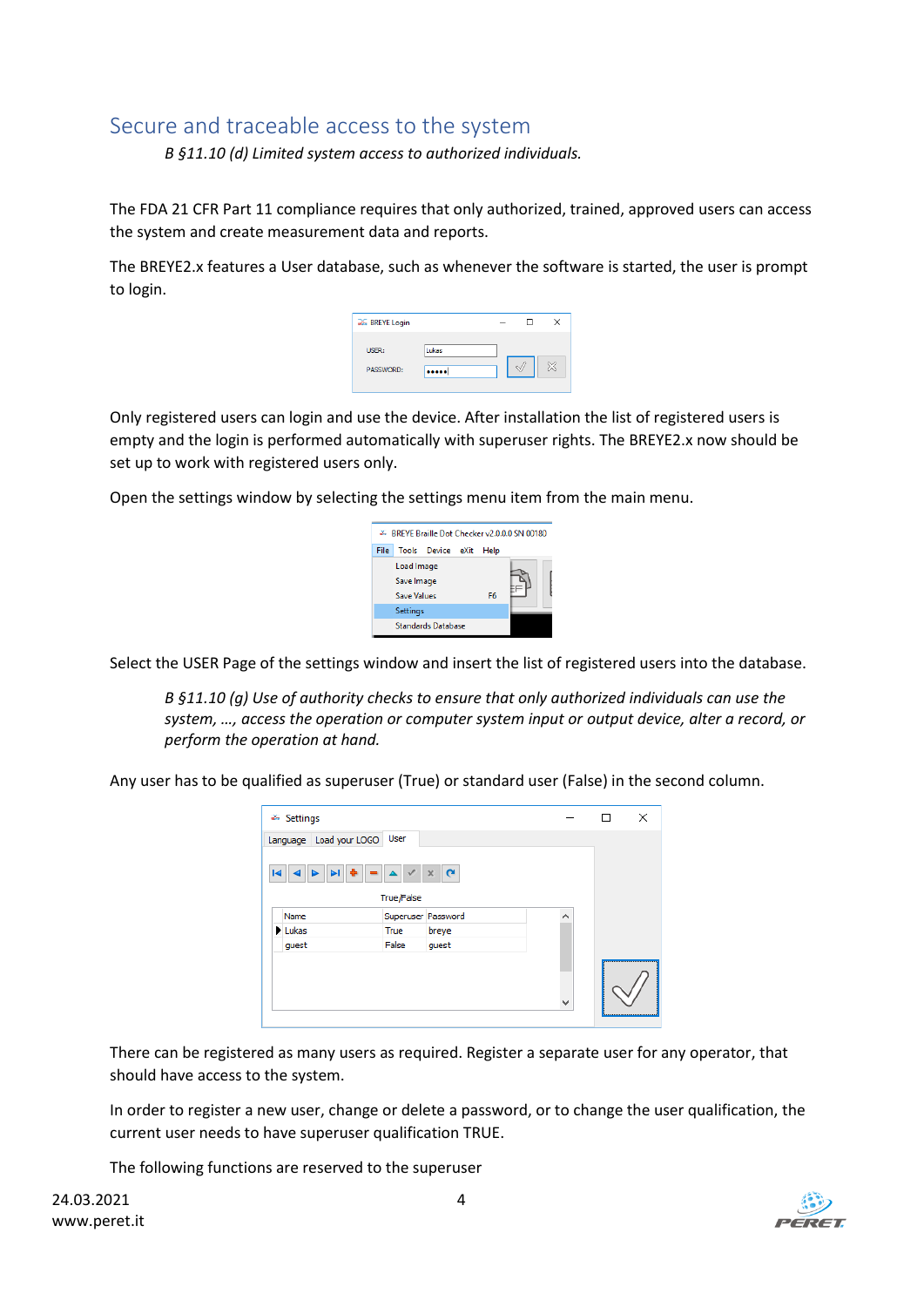- Register new users, change or delete passwords, change user rights
- Add, delete or modify references and tolerances
- Perform a system validation

# <span id="page-4-0"></span>Access and Data collection Log by user

*B §11.10 (e) Use of secure, computer-generated, time-stamped audit trails to independently record the date and time of operator entries and actions that create, modify, or delete electronic records.*

Any data collection action performed by a user will be stored in a LOG database.

| <b>EX BREYE USER LOG</b> |                        |                            |                                      |             |          | П              | $\times$     |
|--------------------------|------------------------|----------------------------|--------------------------------------|-------------|----------|----------------|--------------|
|                          |                        |                            |                                      |             |          |                |              |
| User                     | Action                 | PDF                        | <b>DateTime</b>                      | <b>ID</b>   | Version  | <b>BREYEsn</b> | $\land$      |
| Lukas                    | Modify Ref.            |                            | 14.12.2020 15:20:06                  | AccuBraille | v2.0.0.0 | 00180          |              |
| Lukas                    | Modify Ref.            |                            | 14.12.2020 15:20:12 Embossed Braille |             | v2.0.0.0 | 00180          |              |
| Lukas                    | JOB Report             | BREYE 20201214 152244.pdf  | 14.12.2020 15:22:50 123456           |             | v2.0.0.0 | 00180          |              |
| Lukas                    | <b>Compare Dots</b>    | BREYE C20201214 152330.pdf | 14.12.2020 15:23:31                  |             | v2.0.0.0 | 00180          |              |
| Lukas                    | Logout                 |                            | 14.12.2020 15:24:32                  |             |          |                |              |
| Lukas                    | Login                  |                            | 14.12.2020 15:27:26                  |             | v2.0.0.0 | 00180          |              |
| Lukas                    | Login                  |                            | 14.12.2020 15:27:26                  |             | v2.0.0.0 | 00180          |              |
| Lukas                    | Compare Dots           | BREYE C20201214 152810.pdf | 14.12.2020 15:28:16                  |             | v2.0.0.0 | 00180          |              |
| Lukas                    | Login                  |                            | 14.12.2020 15:28:57                  |             | v2.0.0.0 | 00180          |              |
| Lukas                    | Logout                 |                            | 14.12.2020 15:29:01                  |             |          |                |              |
| Lukas                    | Connect                |                            | 14.12.2020 15:32:56                  |             | v2.0.0.0 | 00180          |              |
| Lukas                    | Logout                 |                            | 14.12.2020 15:33:14                  |             |          |                |              |
| Lukas                    | Connect                |                            | 14.12.2020 15:41:48                  |             | v2.0.0.0 | 00180          |              |
| Lukas                    | Logout                 |                            | 14.12.2020 15:42:06                  |             |          |                |              |
| Lukas                    | Connect                |                            | 14.12.2020 15:44:31                  |             | v2.0.0.0 | 00180          |              |
| Lukas                    | Logout                 |                            | 14.12.2020 15:51:54                  |             |          |                |              |
| Lukas                    | Connect                |                            | 14.12.2020 15:52:50                  |             | v2.0.0.0 | 00180          |              |
| Lukas                    | <b>Validate Device</b> | BREYE_C20201214_155321.pdf | 14.12.2020 15:53:27                  |             | v2.0.0.0 | 00180          |              |
| Lukas                    | Logout                 |                            | 14.12.2020 15:54:18                  |             |          |                |              |
| Lukas                    | Connect                |                            | 14.12.2020 15:56:08                  |             | v2.0.0.0 | 00180          |              |
|                          |                        |                            |                                      |             |          |                | $\checkmark$ |

#### The LOG is displayed clicking the Menu Item File/User Log



The following actions are added to the Log database:

- Login
- Logout
- Modification of users that are allowed to login
- Modification of References
- Creation of a Job Report (Production Quality Report)
- Creation of a Dot Compare Report

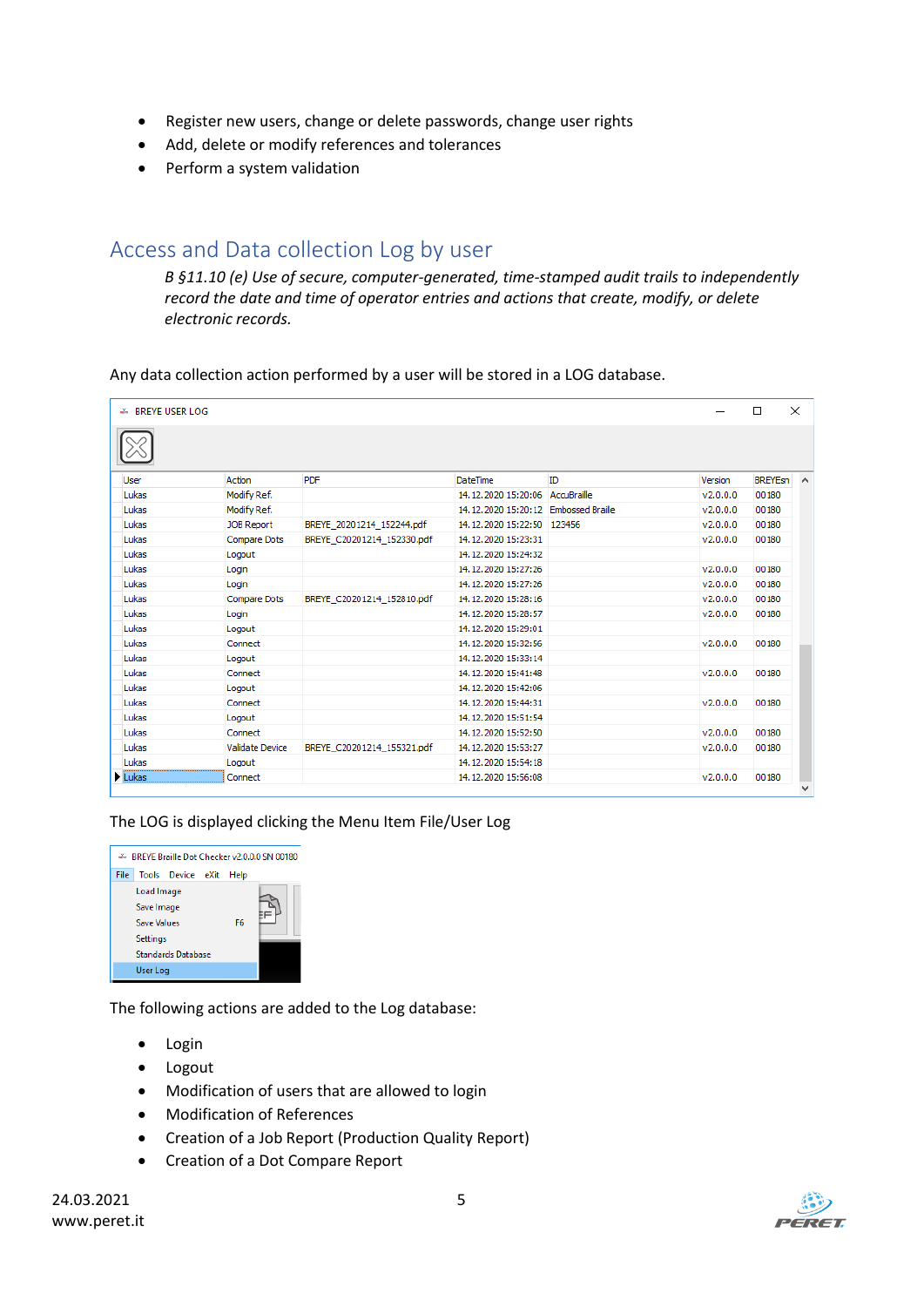- Connecting another BREYE Braille Dot Analyzer with a different serial number
- Validation of the BREYE Dot Analyzer

Whenever it makes sense there is stored information in addition to the user's name, time stamp, Software version and BREYE serial number:

- PDF File name when a PDF Report is created (Validation, Job Report, Dot Compare report)
- JOB ID number if available
- Reference name in case a reference has been added or changed.

## <span id="page-5-0"></span>Electronic Signature

*B §11.50 Signature manifestations.*

*11.50 (a) Signed electronic records shall contain information associated with the signing that clearly indicates all of the following:*

- *1. The printed name of the signer;*
- *2. The date and time when the signature was executed; and*
- *3. The meaning (such as review, approval, responsibility, or authorship) associated with the signature*

Any authorized operator can be linked to a signature certificate in PFX file format. In case the PFX file is available and valid, there will be added a digital signature to the Job quality report.

| <sup>26</sup> Settings       |                    |               |             |        | × |
|------------------------------|--------------------|---------------|-------------|--------|---|
| Language Load your LOGO User |                    |               |             |        |   |
| к                            | True/False         | $\times$<br>r |             |        |   |
| Name                         | Superuser Password |               | PFXFile     | A      |   |
| Lukas                        | True               | lukas         | .\BREYE.pfx |        |   |
| Guest                        | False              | guest         |             |        |   |
| €                            |                    |               |             | v<br>X |   |

The signed PDF file is saved with the suffix <signed>.

|    | Unterschrieben und alle Unterschriften sind gültig.                                                                                                         | <b>Unterschriftsfenster</b> |
|----|-------------------------------------------------------------------------------------------------------------------------------------------------------------|-----------------------------|
| O) | <b>BREYE QUALITY REPORT</b><br>DIN EN 15823 - FDA 21 CFR Part 11 Compliant<br><b>PERET GmbH</b><br>Forch Str 7 - 39040 Vahrn - Italy<br>24.03.2021-13:23:58 | <b>BREYE</b>                |

Clicking the gray rectangle gives access to details of the signature. Example:

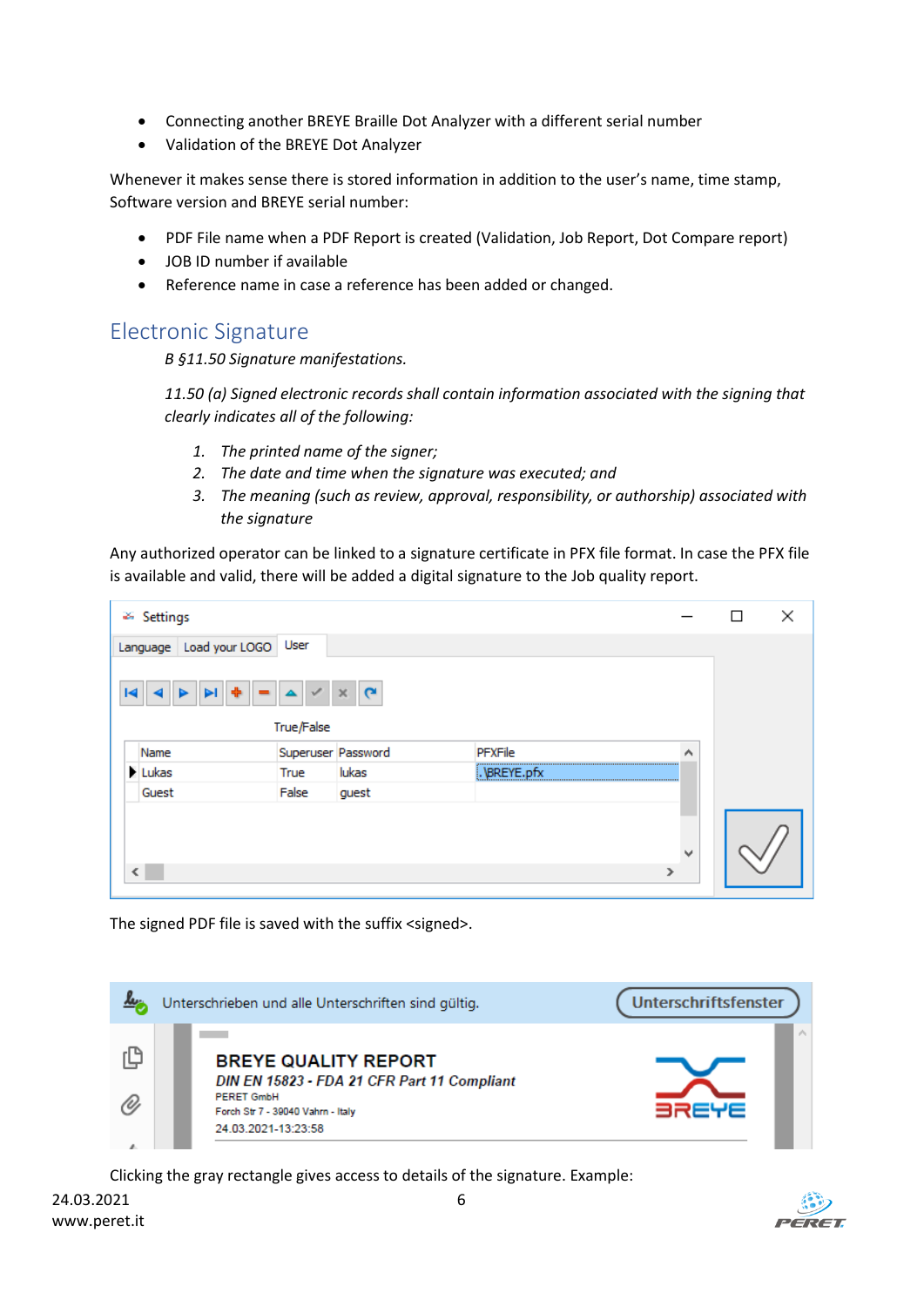| Unterschriftseigenschaften                                                                                                                                                                                        | × |
|-------------------------------------------------------------------------------------------------------------------------------------------------------------------------------------------------------------------|---|
| Unterschrift ist GÜLTIG (unterschrieben von BREYE).<br>Signaturzeitpunkt: 2021/03/24 13:35:49 + 01'00'                                                                                                            |   |
| Grund: BREYE Braille Dot Analysis authorship<br>Ort: Lukas using BREYE Braille Dot Checker v2.1.0.0 SN 00180                                                                                                      |   |
| Gültigkeitszusammenfassung                                                                                                                                                                                        |   |
| Das Dokument wurde nach dem Anbringen der Zertifizierung nicht verändert<br>oder beschädigt.                                                                                                                      |   |
| Der Zertifizierer hat festgelegt, dass das Ausfüllen und Unterschreiben von<br>Formularfeldern sowie das Hinzufügen von Kommentaren bei diesem Dokument<br>gestattet sind. Andere Änderungen sind nicht zulässig. |   |
| Das Dokument wurde vom aktuellen Benutzer unterschrieben.                                                                                                                                                         |   |
| Die Uhrzeit der Signatur stammt von der Uhr des Computers vom Signierer.                                                                                                                                          |   |
| Die Signaturüberprüfung wurde zum Zeitpunkt der Signaturerstellung<br>durchgeführt:<br>2021/03/24 13:35:49 +01'00'                                                                                                |   |
| Informationen zum Aussteller                                                                                                                                                                                      |   |
| Pfadprüfungen waren erfolgreich.                                                                                                                                                                                  |   |
| Sperrungsüberprüfungen werden nicht bei Zertifikaten durchgeführt, die Sie als<br>direkt vertrauenswürdig eingestuft haben.                                                                                       |   |
| Zertifikat des Ausstellers anzeigen                                                                                                                                                                               |   |
| Schließen<br>Erweiterte Eigenschaften<br>Unterschrift prüfen                                                                                                                                                      |   |

The PFX file has to be provided by the user of the system.

# <span id="page-6-0"></span>Traceability of critical actions

### <span id="page-6-1"></span>System validation

Whenever the system is validated the following data is stored in addition to the validation measurement values and references:

- date and time
- the BREYE2.x user
- the computer Identification
- the Windows Login name
- the BREYE2.x software version

If a calibration has been performed, the validation / calibration process is registered.

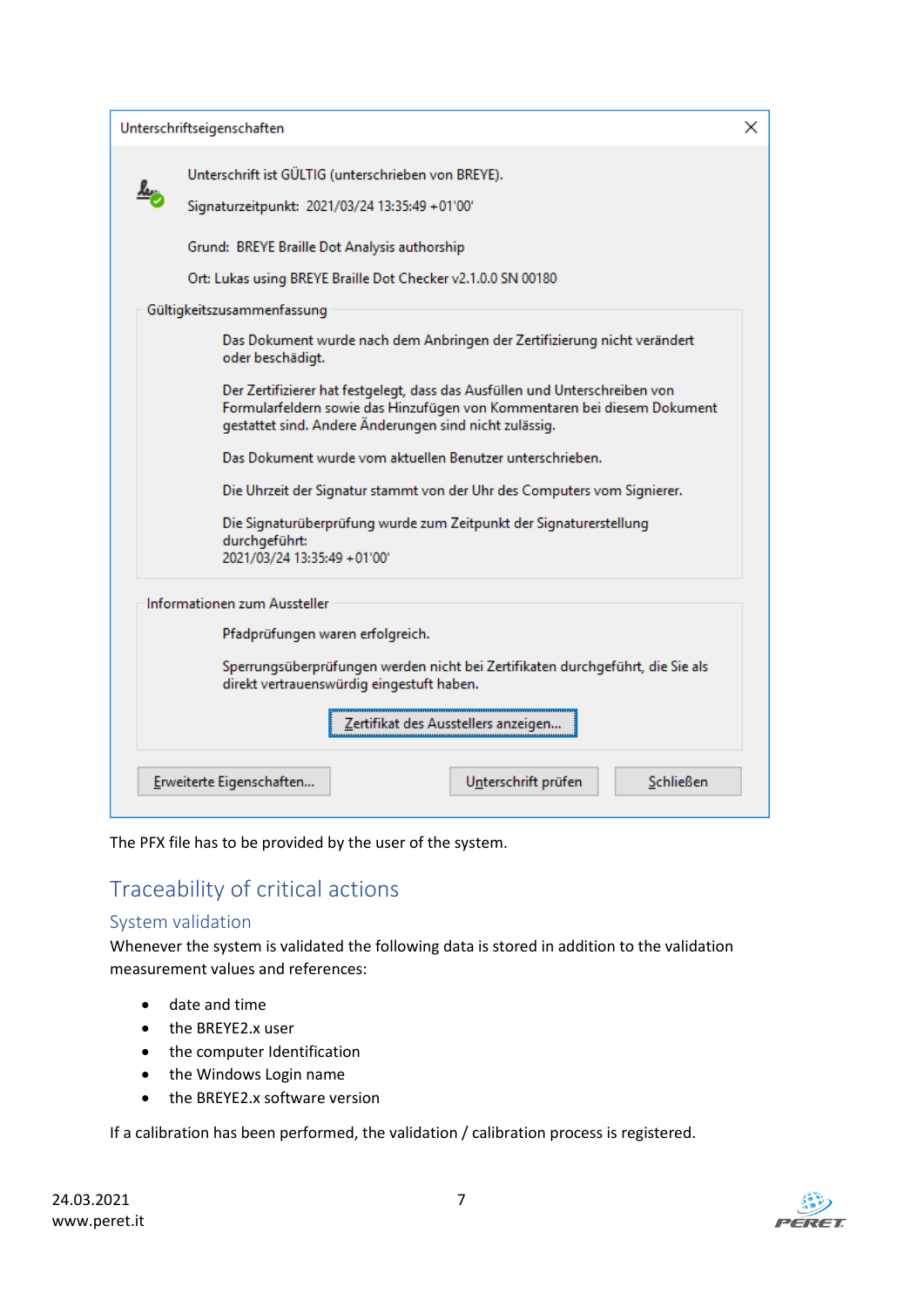### <span id="page-7-0"></span>Reference database

All references are stored in an encrypted database. The only possibility to add, delete or modify references and tolerances is by means of the BREYE2.x software with superuser login.

| * Standards                                                                                                                                            | $\Box$<br>$\times$<br>$\qquad \qquad \blacksquare$                                                                                                                                                                                                       | $\Box$<br>$\times$<br>* Standards<br>$\qquad \qquad =$                                                                                                                                                                                                                                   |
|--------------------------------------------------------------------------------------------------------------------------------------------------------|----------------------------------------------------------------------------------------------------------------------------------------------------------------------------------------------------------------------------------------------------------|------------------------------------------------------------------------------------------------------------------------------------------------------------------------------------------------------------------------------------------------------------------------------------------|
|                                                                                                                                                        |                                                                                                                                                                                                                                                          |                                                                                                                                                                                                                                                                                          |
| Ы<br>$M$ 4<br>k                                                                                                                                        |                                                                                                                                                                                                                                                          | H<br>$\blacktriangleright$ $\blacktriangleright$<br>$\overline{\mathcal{A}}$                                                                                                                                                                                                             |
| Name                                                                                                                                                   | HeightTol<br>BaseTol<br>SpaceTol Prc A<br><b>Height</b><br>Base<br>Space                                                                                                                                                                                 | BaseTol<br>Height<br>HeightTol Base<br>Space<br>SpaceTol Prc A<br>Name                                                                                                                                                                                                                   |
| Embossed Card board                                                                                                                                    | 0,2<br>0,08<br>1.6<br>0,15<br>2,5<br>0,1                                                                                                                                                                                                                 | Embossed Braile<br>0,15<br>0,2<br>0,2<br>0,08<br>1,6<br>2,5                                                                                                                                                                                                                              |
| Transparent                                                                                                                                            | 0,35<br>0,15<br>2.5<br>0.08<br>1.6<br>0,1                                                                                                                                                                                                                | 0,35<br>1.6<br>0,15<br>2.5<br>0,1<br>Transparent<br>0.08                                                                                                                                                                                                                                 |
| $\langle$                                                                                                                                              | $\checkmark$<br>$\rightarrow$                                                                                                                                                                                                                            | $\checkmark$<br>$\hat{~}$<br>٠<br>$\rightarrow$                                                                                                                                                                                                                                          |
| Standard                                                                                                                                               |                                                                                                                                                                                                                                                          | Standard                                                                                                                                                                                                                                                                                 |
| Embossed Card board<br>Standard<br>Tol:<br>Height<br>0,08<br> 0,20<br><b>Base diameter</b><br>Tol:<br>1,60<br> 0,15 <br>Tol:<br>Space<br>2,50<br>0, 10 | <b>Braile</b> type<br>C AccuBraille<br><b>I</b> Embossed Braile<br>Platen Press with<br>◯ Transparent Printed Braile<br>supporting plate<br>Platen Press without<br>O Opaque Printed Braile<br>supporting plate<br>$\%$ Cancel<br>$\sqrt{ }$<br>$\alpha$ | <b>Braile</b> type<br>Standard<br>C AccuBraile<br>(a) Embossed Braile<br>Height<br>Tol:<br>Platen Press with<br>◯ Transparent Printed Braile<br><b>Base diameter</b><br>Tol:<br>supporting plate<br>Platen Press without<br>O Opaque Printed Braile<br>Tol:<br>Space<br>supporting plate |
|                                                                                                                                                        |                                                                                                                                                                                                                                                          |                                                                                                                                                                                                                                                                                          |

#### Superuser standard user

Any reference will contain in addition to target and tolerances also the following information:

- date and time of creation or last modification
- the BREYE2.x user
- the computer Identification
- the Windows Login name